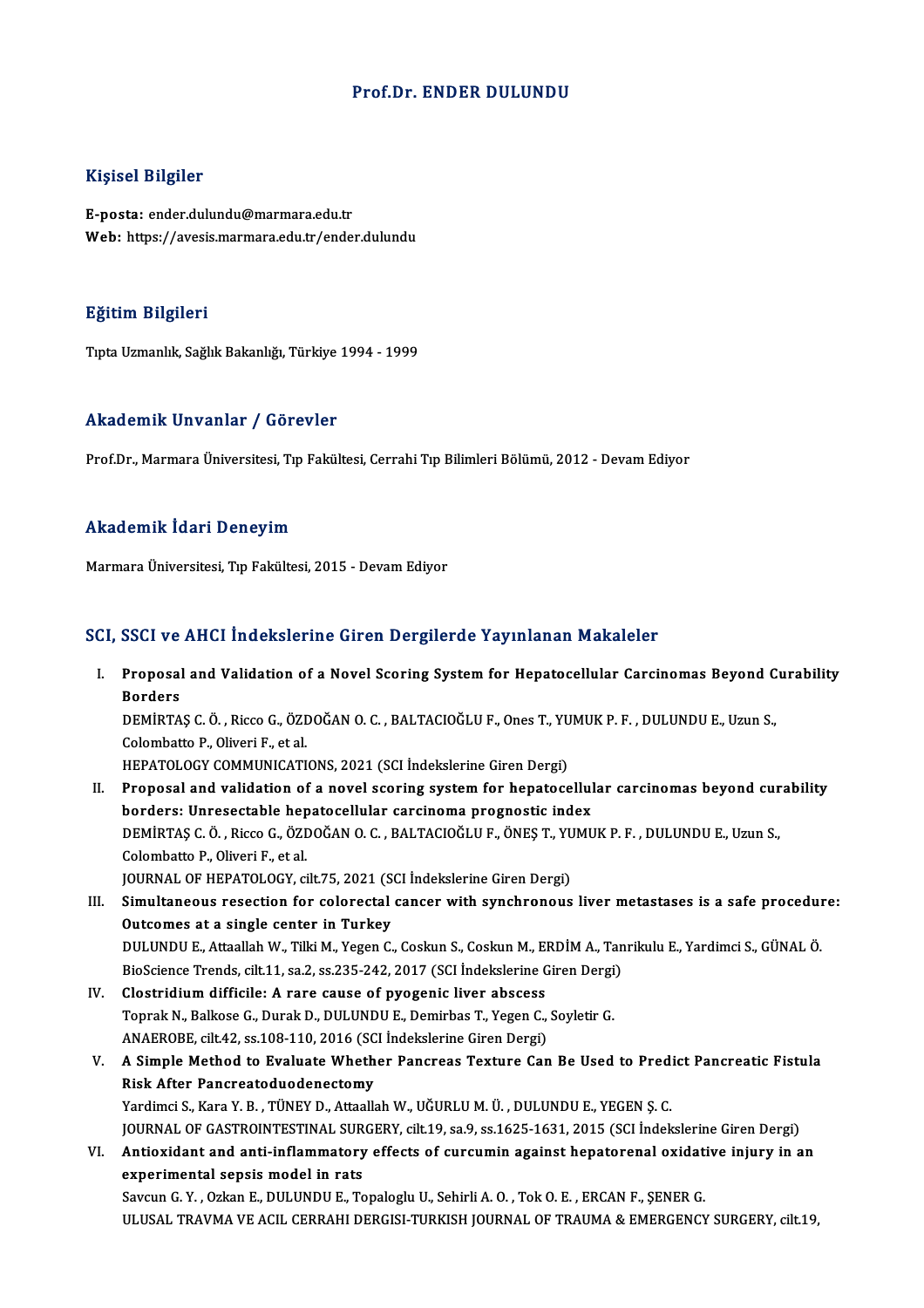sa.6, ss.507-515, 2013 (SCI İndekslerine Giren Dergi)

- sa.6, ss.507-515, 2013 (SCI indekslerine Giren Dergi)<br>VII. Locally advanced pseudopapillary neoplasm of the pancreas in a male patient: A case report sa.6, ss.507-515, 2013 (SCI İndekslerine Giren Dergi)<br>Locally advanced pseudopapillary neoplasm of the pancreas in a<br>Attaallah W., Javadov M., Ayranci F. G. , FİLİNTE D., DULUNDU E., Yegen C.<br>Journal of the Penereas, silt Locally advanced pseudopapillary neoplasm of the pancreas in a male patient: A cas<br>Attaallah W., Javadov M., Ayranci F. G. , FİLİNTE D., DULUNDU E., Yegen C.<br>Journal of the Pancreas, cilt.14, sa.4, ss.438-441, 2013 (SCI Ex Attaallah W., Javadov M., Ayranci F. G. , FILINTE D., DULUNDU E., Yegen C.<br>Journal of the Pancreas, cilt.14, sa.4, ss.438-441, 2013 (SCI Expanded Indekslerine Giren Dergi)<br>VIII. Protective Effects of Lycopene on Cerulein-I
- Journal of the Pancreas, cilt.14, sa.4, ss.438-441, 2013 (SCI Expanded Indekslerine Giren Dergi)<br>Protective Effects of Lycopene on Cerulein-Induced Experimental Acute Pancreatitis<br>Ozkan E., Akyuz C., Dulundu E., Topaloglu Protective Effects of Lycopene on Cerulein-Induced Experimental Acute Pancreatitis in<br>Ozkan E., Akyuz C., Dulundu E., Topaloglu U., Sehirli A. O. , ERCAN F., ŞENER G.<br>JOURNAL OF SURGICAL RESEARCH, cilt.176, sa.1, ss.232-23 JOURNAL OF SURGICAL RESEARCH, cilt.176, sa.1, ss.232-238, 2012 (SCI Indekslerine Giren Dergi)
- IX. Caffeic acid phenethyl ester (CAPE) prevents methotrexate-induced hepatorenal oxidative injury in rats

Cakir T., Ozkan E., Dulundu E., Topaloglu U., Sehirli A. O., ERCAN F., Sener E., ŞENER G. rats<br>Cakir T., Ozkan E., Dulundu E., Topaloglu U., Sehirli A. O. , ERCAN F., Sener E., ŞENER G.<br>JOURNAL OF PHARMACY AND PHARMACOLOGY, cilt.63, sa.12, ss.1566-1571, 2011 (SCI İndekslerine Giren Dergi)<br>Penafisial affasta of

- X. Beneficial effects of alpha lipoic acid on cerulein-induced experimental acute pancreatitis in rats JOURNAL OF PHARMACY AND PHARMACOLOGY, cilt.63, sa.12, ss.1566-1571, 2011 (SCI İn<br>Beneficial effects of alpha lipoic acid on cerulein-induced experimental acute p<br>Bulut N. E. , Ozkan E., Ekince O., Dulundu E., Topaloglu U., Beneficial effects of alpha lipoic acid on cerulein-induced experimental acute pancreatitis in rats<br>Bulut N. E. , Ozkan E., Ekince O., Dulundu E., Topaloglu U., Sehirli A. O. , ERCAN F., ŞENER G.<br>ULUSAL TRAVMA VE ACIL CERR Bulut N. E. , Ozkan E., Ekince O., Dulundu E., Topaloglu<br>ULUSAL TRAVMA VE ACIL CERRAHI DERGISI-TURKIS<br>sa.5, ss.383-389, 2011 (SCI İndekslerine Giren Dergi)<br>Protective Petential of Menteluliaet Ageinst Her ULUSAL TRAVMA VE ACIL CERRAHI DERGISI-TURKISH JOURNAL OF TRAUMA & EMERGENCY SURGE<br>sa.5, ss.383-389, 2011 (SCI Indekslerine Giren Dergi)<br>XI. Protective Potential of Montelukast Against Hepatic Ischemia/Reperfusion Injury in
- sa.5, ss.383-389, 2011 (SCI İndekslerine Giren Dergi)<br>Protective Potential of Montelukast Against Hepatic Ischemia/Reperfusion Injury in Ra<br>Oezkan E., Yardimci S., Dulundu E., Topaloglu U., Sehirli O., ERCAN F., Velioglu-O Protective Potential of Montelukast Against Hepatic Ischemia/Reperfusion Injury in Ra<br>Oezkan E., Yardimci S., Dulundu E., Topaloglu U., Sehirli O., ERCAN F., Velioglu-Oeguenc A., Sener G.<br>JOURNAL OF SURGICAL RESEARCH, cilt Oezkan E., Yardimci S., Dulundu E., Topaloglu U., Sehirli O., ERCAN F., Velioglu-Oeguenc A., Sen<br>JOURNAL OF SURGICAL RESEARCH, cilt.159, sa.1, ss.588-594, 2010 (SCI Indekslerine Giren D.<br>XII. Grape seed extract treatment r
- JOURNAL OF SURGICAL RESEARCH, cilt.159, sa.1, ss.588-594, 2<br>Grape seed extract treatment reduces hepatic ischemia-<br>Sehirli O., Ozel Y., Dulundu E., Topaloglu U., ERCAN F., ŞENER G.<br>PHYTOTHERAPY RESEARCH, silt 22, sa.1, sa. Grape seed extract treatment reduces hepatic ischemia-reperfusion injury in<br>Sehirli O., Ozel Y., Dulundu E., Topaloglu U., ERCAN F., ŞENER G.<br>PHYTOTHERAPY RESEARCH, cilt.22, sa.1, ss.43-48, 2008 (SCI İndekslerine Giren Der Sehirli O., Ozel Y., Dulundu E., Topaloglu U., ERCAN F., ŞENER G.<br>PHYTOTHERAPY RESEARCH, cilt.22, sa.1, ss.43-48, 2008 (SCI İndekslerine Giren Dergi)<br>XIII. Grape seed extract reduces oxidative stress and fibrosis in experi
- PHYTOTHERAPY RESEARCH, cilt.22, sa.1, ss.43-48, 2008 (SCI İndeksle<br>Grape seed extract reduces oxidative stress and fibrosis in ex<br>Dulundu E., Ozel Y., Topaloglu U., Toklu H., Ercan F., Gedik N., Sener G.<br>JOUPMAL OF CASTPOE Grape seed extract reduces oxidative stress and fibrosis in experimental biliary obstruction<br>Dulundu E., Ozel Y., Topaloglu U., Toklu H., Ercan F., Gedik N., Sener G.<br>JOURNAL OF GASTROENTEROLOGY AND HEPATOLOGY, cilt.22, sa Dulund<br>JOURN<br>Dergi)<br>Alpha JOURNAL OF GASTROENTEROLOGY AND HEPATOLOGY, cilt.22, sa.6, ss.885-892, 2007 (S<br>Dergi)<br>XIV. Alpha-lipoic acid protects against hepatic ischemia-reperfusion injury in rats<br>Dulundu E. Ogal Y. Tepeleglu U. Sebirli Q. Ersen E.
- Dergi)<br><mark>Alpha-lipoic acid protects against hepatic ischemia-reperfusio</mark><br>Dulundu E., Ozel Y., Topaloglu U., Sehirli O., Ercan F., Gedik N., Sener G.<br>PHAPMACOLOCY, silt 79, se 3, se 163, 170, 2007 (SCL Indekskripe Gire Alpha-lipoic acid protects against hepatic ischemia-reperfusion injury<br>Dulundu E., Ozel Y., Topaloglu U., Sehirli O., Ercan F., Gedik N., Sener G.<br>PHARMACOLOGY, cilt.79, sa.3, ss.163-170, 2007 (SCI İndekslerine Giren Dergi PHARMACOLOGY, cilt.79, sa.3, ss.163-170, 2007 (SCI İndekslerine Giren Dergi)<br>Diğer Dergilerde Yayınlanan Makaleler

I. Analysis of the publishing rate and the number of citations of general surgery dissertations ÖZKAN E., YILDIZ M.K., ÇAKIR T., GÜNAY E., ERİŞ C., DULUNDU E., TOPALOĞLU Ü. Turkish Journal of Surgery, cilt.33, sa.1, ss.33-36, 2017 (Diğer Kurumların Hakemli Dergileri)

# Kitap & Kitap Bölümleri

İtap & Kitap Bölümleri<br>I. KARACİĞERİN SELİM LEZYONLARI ve RASTLANTISAL KİTLELERİNE YAKLAŞIM<br>DIJI UNDU E p & III.ap<br>KARACİĞER<br>DULUNDU E.<br>TÜRK CERRA KARACİĞERİN SELİM LEZYONLARI ve RASTLANTISAL KİTLELERİNE YAKLAŞIM<br>DULUNDU E.<br>TÜRK CERRAHİ DERNEĞİ YETERLİLİK (BOARD) OKULU DERS NOTLARI, Ozcelik Mehmet Faik, Editör, Bayt, Ankara,<br>99 E01 E06 2018

DULUNDU E.<br>TÜRK CERRAHİ DI<br>ss.501-506, 2018<br>KARACİČER TÜN ss 501-506, 2018

- II. KARACİĞER TÜMÖRLERİ<br>DULUNDU E.
	-

KARACİĞER TÜMÖRLERİ<br>DULUNDU E.<br>TÜRK CERRAHİ DERNEĞİ YETERLİLİK (BOARD) OKULU DERS NOTLARI, Ozcelik Mehmet Faik, Editör, Bayt, Ankara, DULUNDU E.<br>TÜRK CERRAHİ DI<br>ss.507-513, 2018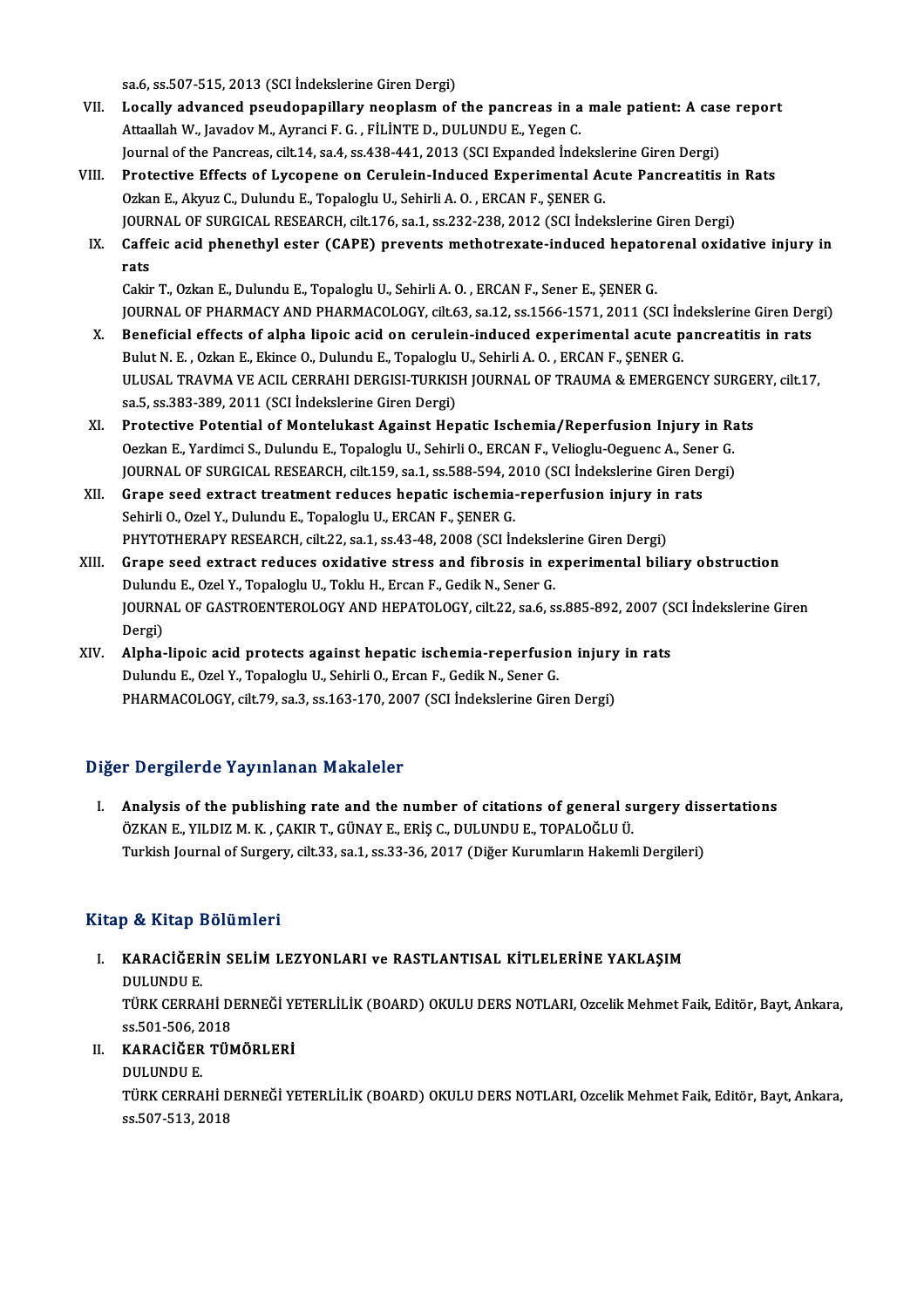# Hakemli Kongre / Sempozyum Bildiri Kitaplarında Yer Alan Yayınlar<br>''

| Hakemli Kongre / Sempozyum Bildiri Kitaplarında Yer Alan Yayınlar |                                                                                                                                                                                    |
|-------------------------------------------------------------------|------------------------------------------------------------------------------------------------------------------------------------------------------------------------------------|
| L.                                                                | Perkütan apse drenajı için başvuran genç hastada insidental olarak saptanan yüksek displazili biliyer<br>kistadenom<br>DURAN Y., SASANİ H., DULUNDU E., GÖNEN K. A., BERBEROĞLU G. |
|                                                                   | 40. ULUSAL RADYOLOJİ KONGRESİ, Antalya, Türkiye, 5 - 10 Kasım 2019                                                                                                                 |
| Н.                                                                | Pankreatik EUS-İİAS örneklemelerinin Tanısal limitleri Nelerdir?                                                                                                                   |
|                                                                   | İŞGÖR İ. Ş., ERBARUT SEVEN İ., ERGELEN R., DULUNDU E., BAĞCI P.                                                                                                                    |
|                                                                   | 8. Ulusal Sitopatoloji Kongresi, Türkiye, 14 - 16 Aralık 2018                                                                                                                      |
| III.                                                              | Pankreas İİAB tanısında yaymalar mı hücre blokları mı daha faydalı?                                                                                                                |
|                                                                   | İŞGÖR İ. Ş., BOZKURTLAR E., ERGELEN R., DULUNDU E., BAĞCI P.                                                                                                                       |
|                                                                   | 8. ulusal sitopatoloji kongresi, Türkiye, 14 - 16 Aralık 2018                                                                                                                      |
| IV.                                                               | pankreatik eus-iiab örneklerinin tanısal limitleri nelerdir                                                                                                                        |
|                                                                   | İŞGÖR İ. Ş., ERBARUT SEVEN İ., ERGELEN R., DULUNDU E., BAĞCI P.                                                                                                                    |
|                                                                   | 8. ulusal sitopatoloji kongresi, Türkiye, 14 - 16 Aralık 2018                                                                                                                      |
| V.                                                                | Pankreas İnce İğne Aspirasyon Sitolojilerinin (İİAS) tanısında 'xx'xxYaymalar mı, Hücre Blokları                                                                                   |
|                                                                   | (HB) mi daha faydalı?'xx'xx                                                                                                                                                        |
|                                                                   | İŞGÖR İ. Ş., BOZKURTLAR E., ERGELEN R., DULUNDU E., BAĞCI P.<br>8. Ulusal Sitopatoloji Kongresi, Türkiye, 14 - 16 Aralık 2018                                                      |
| VI.                                                               | Pankreatik EUS-IIAS Orneklemelerinin Tansal Limitleri Nelerdir                                                                                                                     |
|                                                                   | Isgor I. S., Erbarut Seven I., ERGELEN R., DULUNDU E., Bagci P.                                                                                                                    |
|                                                                   | 8. Ulusal Sitopatoloji Kongresi, İzmir, Türkiye, 14 - 16 Aralık 2018, ss.78                                                                                                        |
| VII.                                                              | Pankreasin Ince Igne Aspirasyon Sitolojilerinin (IIAS) Tanisinda Yaymalar mi Hucre Bloklari (HB) mi                                                                                |
|                                                                   | Daha Faydali?                                                                                                                                                                      |
|                                                                   | Isgor I. S., BOZKURTLAR E., ERGELEN R., DULUNDU E., Bagci P.                                                                                                                       |
|                                                                   | 8 Ulusal Sitopatoloji Kongresi, İzmir, Türkiye, 14 - 16 Aralık 2018, ss.85                                                                                                         |
| VIII.                                                             | Liver Transplantation and Donor Selection Criteria                                                                                                                                 |
|                                                                   | <b>DULUNDU E.</b>                                                                                                                                                                  |
|                                                                   | International Training Course in Transplant Coordination, İstanbul, Türkiye, 10 - 14 Aralık 2018                                                                                   |
| IX.                                                               | <b>Isolated Caudate Lobectomy</b>                                                                                                                                                  |
|                                                                   | DULUNDU E.                                                                                                                                                                         |
|                                                                   | IASGO Egyptian Chapter, 2nd Annual Meeting ESSEGHPBS 11th Annual Meeting, Kahire, Misir, 15 - 16 Kasim 2018,                                                                       |
| X.                                                                | ss.30<br>Safety and efficacy of simultaneous resection of synchronous colorectal liver metastases                                                                                  |
|                                                                   | <b>DULUNDU E.</b>                                                                                                                                                                  |
|                                                                   | IASGO Egyptian Chapter, 2nd Annual Meeting ESSEGHPBS 11th Annual Meeting, Kahire, Mısır, 15 - 16 Kasım 2018,                                                                       |
|                                                                   | ss.33                                                                                                                                                                              |
| XI.                                                               | Management of Hepatic Echinococcal Disease and its Complications                                                                                                                   |
|                                                                   | <b>DULUNDU E.</b>                                                                                                                                                                  |
|                                                                   | Clinical Congress 2018, BOSTON, Amerika Birleşik Devletleri, 21 - 25 Ekim 2018, ss.71                                                                                              |
| XII.                                                              | 5 adet ilginç karaciğer alıcı videosu                                                                                                                                              |
|                                                                   | <b>DULUNDU E</b>                                                                                                                                                                   |
|                                                                   | Turkiye Organ Nakli Kuruluslari Koordinasyon Dernegi XII.Kongresi, Trabzon, Türkiye, 18 - 21 Ekim 2018, ss.6                                                                       |
| XIII.                                                             | Liver Metastases: Case Discussion                                                                                                                                                  |
|                                                                   | DULUNDU E., YEGEN Ş. C., DANE F., yener n., dokdok m., dagoglu n.                                                                                                                  |
|                                                                   | Anadolu Medical Center Meeting Program 28-29 September 2018, İstanbul, Türkiye, 28 - 29 Eylül 2018                                                                                 |
| XIV.                                                              | Senkron Kolorektal KC Metastazlarina Yaklasim                                                                                                                                      |
|                                                                   | <b>DULUNDU E.</b><br>2.Gastrointestinal Arastirma Kongresi, Malatya, Türkiye, 21 - 22 Eylül 2018                                                                                   |
| XV.                                                               | Prognostic Analysis and Safety of Synchronous Colorectal Cancer and Liver Metastases Treated with                                                                                  |
|                                                                   | <b>Simultaneous Resection</b>                                                                                                                                                      |
|                                                                   | <b>DULUNDU E.</b>                                                                                                                                                                  |
|                                                                   |                                                                                                                                                                                    |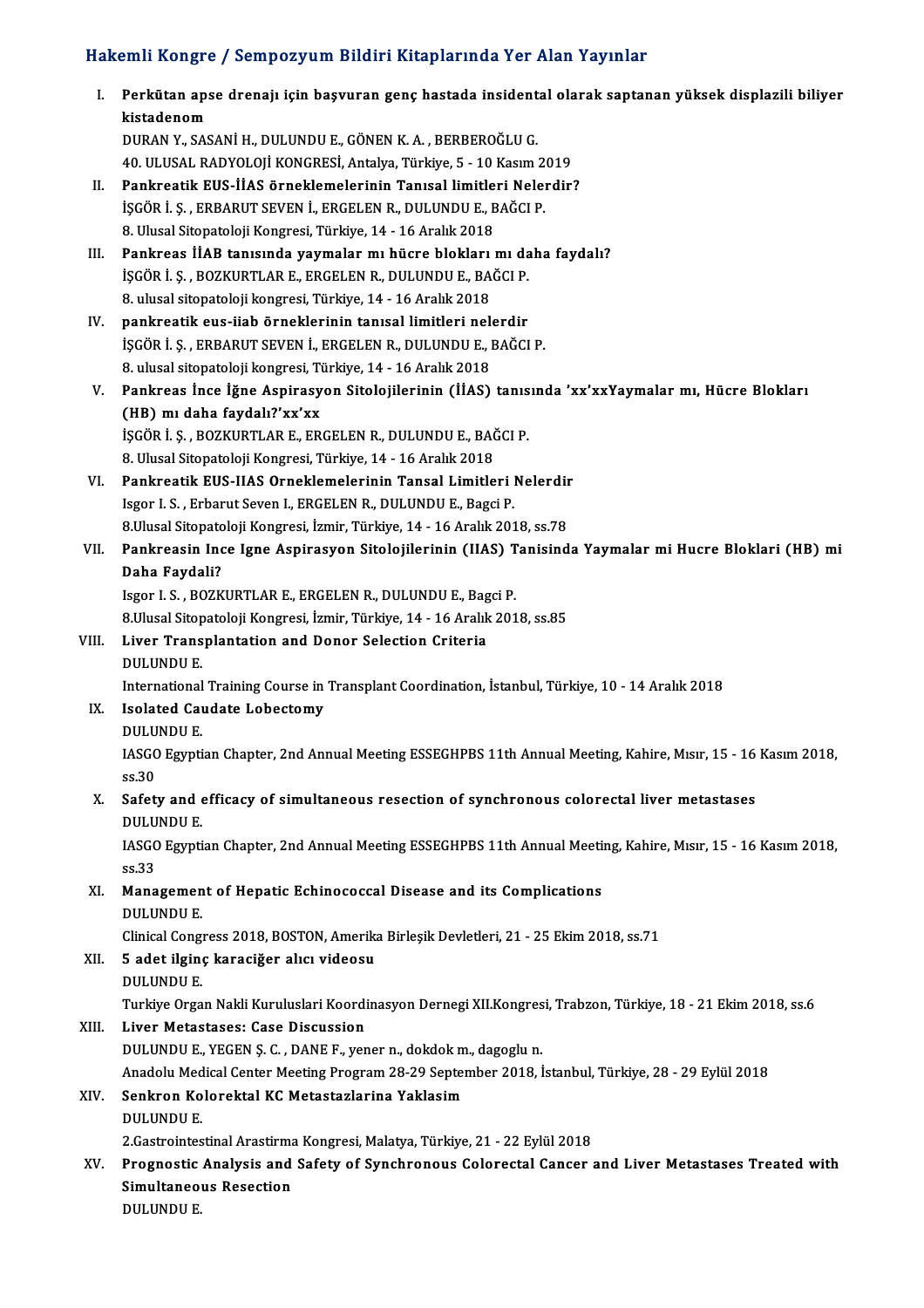The 30th World Congress of The International Association of Surgeons, Gastroenterologists And Oncologists,<br>Moslave Busya 0, 12 Frijil 2018, ss 31

# The 30th World Congress of The Intern<br>Moskva, Rusya, 9 - 12 Eylül 2018, ss.31<br>The Festars Affesting the Ausannes The 30th World Congress of The International Association of Surgeons, Gastroenterologists And Oncologists<br>Moskva, Rusya, 9 - 12 Eylül 2018, ss.31<br>XVI. The Factors Affecting the Awareness about Transplantation and Decision Moskva, Rusya, 9 -<br>The Factors Affe<br>Istanbul, Turkey<br>Cavil: A. H.C.N.C. E The Factors Affecting the Awareness about Transplantation an<br>Istanbul, Turkey<br>Cevik A., ILGIN C., Erdogan E., Ardali G., Cevik Y., Birtan D., DULUNDU E.<br>27th International Congress of the Transplantation Seciety (TTS), Med Istanbul, Turkey<br>Cevik A., ILGIN C., Erdogan E., Ardali G., Cevik Y., Birtan D., DULUNDU E.<br>27th International Congress of the Transplantation-Society (TTS), Madrid, İspanya, 30 Haziran - 05 Temmuz 2018,<br>cilt 102 Cevik A., ILGIN C., Erdogan E., Ardali G., Cevik Y., Birtan D., DULUNDU E.<br>27th International Congress of the Transplantation-Society (TTS), Madr<br>cilt.102 27th International Congress of the Transplantation-Society (T<br>cilt.102<br>XVII. HCC Course patient selection for liver transplantation<br>NIILINDUE HCC Course patient selection for liver transplantation<br>DULUNDU E. HCC Course patient selection for liver transplantation<br>DULUNDU E.<br>University of Marmara School of Medicine III.International Onco-Surgical Days and HCC Course in Conjunction with<br>LASCO Jetaphyl Türkiye 3 . 05 Mayıs 2018.ss DULUNDU E.<br>University of Marmara School of Medicine III.Inte<br>IASGO, İstanbul, Türkiye, 3 - 05 Mayıs 2018, ss.2<br>Surgical outsome for synghronous multinle University of Marmara School of Medicine III.International Onco-Surgical Days and HCC Course :<br>IASGO, İstanbul, Türkiye, 3 - 05 Mayıs 2018, ss.2<br>XVIII. Surgical outcome for synchronous multiple and bilobar colorectal liver IASGO, İstanbul, Türkiye, 3 - 05 Mayıs 2018, ss.2<br>XVIII. Surgical outcome for synchronous multiple and bilobar colorectal liver mestastases<br>DULUNDU E. Surgical outcome for synchronous multiple and bilobar colorectal liver mestastases<br>DULUNDU E.<br>University of Marmara School of Medicine III.International Onco-Surgical Days and HCC Course in Conjunction with<br>IASCO May 2rd, DULUNDU E.<br>University of Marmara School of Medicine III.International Onco-Surgical Days and HCC<br>IASGO, May 3rd -5th ,2018, Istanbul, Turkey, İstanbul, Türkiye, 3 - 05 Mayıs 2018, ss.11<br>Outflow recenstruction techniques in University of Marmara School of Medicine III.International Onco-Surgical Days and HCC Course in Conjun<br>IASGO, May 3rd -5th ,2018, Istanbul, Turkey, İstanbul, Türkiye, 3 - 05 Mayıs 2018, ss.11<br>XIX. Outflow reconstruction te IASGO, May 3rd -5th ,2018, Istanbul, Turkey, İstanbul, Türkiye, 3 - 05 Mayıs 2018, ss.11<br>Outflow reconstruction techniques in living donor liver transplantation Mari<br>experience<br>DULUNDU E. Outflow reconstruction techniques in living donor liver transplantation Marmara University University of Marmara School of Medicine III.International Onco-Surgical Days and HCC Course in Conjunction with DULUNDU E.<br>University of Marmara School of Medicine III.Inter<br>IASGO, İstanbul, Türkiye, 3 - 05 Mayıs 2018, ss.13<br>Önefesus varia kanaması XX. Özofagus varis kanaması IASGO, İstanb<br><mark>Özofagus va</mark><br>DULUNDU E.<br><sup>21 Ulusal Car</sub></sup> Özofagus varis kanaması<br>DULUNDU E.<br>21.Ulusal Cerrahi Kongresi, Antalya, Türkiye, 11 - 15 Nisan 2018, ss.2<br>Surgical outcome for sunshronous and multinle selerestel liv XXI. Surgical outcome for synchronous and multiple colorectal liver metastases<br>DULUNDU E. 21.Ulusal Cer<br>Surgical out<br>DULUNDU E.<br>The 119th Ar Surgical outcome for synchronous and multiple colorectal liver metastases<br>DULUNDU E.<br>The 118th Annual Congress of Japan Surgical Society, Tokyo, Japonya, 4 - 07 Nisan 2018, ss.268<br>Pankrees Kanserlarinde Minimal Invesiv Cer XXII. Pankreas Kanserlerinde Minimal İnvaziv Cerrahi Seçenekleri<br>DULUNDU E. The 118th Ar<br><mark>Pankreas K</mark><br>DULUNDU E.<br>Istanbul Ende Pankreas Kanserlerinde Minimal İnvaziv Cerrahi Seçenekleri<br>DULUNDU E.<br>Istanbul Endoskopik Ultrason ve Ileri Endoskopi Gunleri, İstanbul, Türkiye, 29 - 30 Mart 2018<br>Sefra volu yaralanması serrabi tedevisi, ameliyet sırasınd XXIII. Safra yolu yaralanması cerrahi tedavisi, ameliyat sırasında, erken, geç dönem cerrahi<br>DULUNDU E. Istanbul Ende<br>Safra yolu y<br>DULUNDU E.<br>Türk Hanatal Safra yolu yaralanması cerrahi tedavisi, ameliyat sırasında, erken, geç dönem cerrahi<br>DULUNDU E.<br>Türk HepatoPankreatoBilier Cerrahi Derneği SAFRA KESESİ VE SAFRA YOLLARI CERRAHİSİ OTURUMU, İstanbul,<br>Türkiye 10 Mert 2019 DULUNDU E.<br>Türk HepatoPankreatol<br>Türkiye, 10 Mart 2018<br>Simultanaaus nesesti Türk HepatoPankreatoBilier Cerrahi Derneği SAFRA KESESİ VE SAFRA YOLLA<br>Türkiye, 10 Mart 2018<br>XXIV. Simultaneous resection for synchronous colorectal liver metastases<br>PHILINDUE Türkiye, 10 Mart 2018<br>XXIV. Simultaneous resection for synchronous colorectal liver metastases<br>DULUNDU E. Simultaneous resection for synchronous colorectal liver metastases<br>DULUNDU E.<br>Joint Meeting 45th Jordanian Surgical Society,5th Surgical Speciality, 25th Pan Arab Association of Surgeons, In<br>Callaboration with Internationa DULUNDU E.<br>Joint Meeting 45th Jordanian Surgical Society,5th Surgical Speciality, 25th Pan Arab Association of Surgeons, I<br>Collaboration with International Association of Surgeons, Gastroenterologists and Oncologists, 30 K Joint Meeting<br>Collaboratio<br>Aralık 2017<br>Qutsomas s Collaboration with International Association of Surgeons, Gastroenterologists and Oncologists, 30 Kasım - 02<br>Aralık 2017<br>XXV. Outcomes of Simultaneous Liver Resection and Colorectal Surgery for Colorectal Liver Metastases<br> Aralık 2017<br>**Outcomes o**<br>DULUNDU E.<br>JASCO World Outcomes of Simultaneous Liver Resection and Colorectal Su<br>DULUNDU E.<br>IASGO World Congress HPBSurG Meeting 2017, 15 - 17 Kasım 2017<br>Yandas karsıt görüs, Multisantrik HCC olaylarına yaklasımPa DULUNDU E.<br>IASGO World Congress HPBSurG Meeting 2017, 15 - 17 Kasım 2017<br>XXVI. Yandaş-karşıt görüş, Multisentrik HCC olgularına yaklaşımRezeksiyon<br>DIH UNDU E IASGO World Congress HPBSurG Meeting 2017, 15 - 17 Kasım 2017<br>Yandaş-karşıt görüş, Multisentrik HCC olgularına yaklaşımRezeksiyon<br>DULUNDU E.<br>13. Türk Hepato Pankreato Bilier Cerrahi Kongresi, Türkiye, 1 - 04 Kasım 2017 Yandaş-karşıt görüş, Multisentrik HCC olgularına yaklaşımRezeksiyon<br>DULUNDU E.<br>13. Türk Hepato Pankreato Bilier Cerrahi Kongresi, Türkiye, 1 - 04 Kasım 2017<br>Polynoid andomatriosis of the aytrahenatis bile dust, mimisking K DULUNDU E.<br>13. Türk Hepato Pankreato Bilier Cerrahi Kongresi, Türkiye, 1 - 04 Kasım 2017<br>XXVII. Polypoid endometriosis of the extrahepatic bile duct, mimicking Klatskin tumour<br>ÖZCÜP M. ergelen r. DULUNDU E. EREN S. E. PAČC 13. Türk Hepato Pankreato Bilier Cerrahi Kongresi, Türk<br>Polypoid endometriosis of the extrahepatic bile d<br>ÖZGÜR M., ergelen r., DULUNDU E., EREN Ş. F. , BAĞCI P.<br>European Congress of Pathology 2., 06 Erlül 2017 Polypoid endometriosis of the extrahepatic biology<br>ÖZGÜR M., ergelen r., DULUNDU E., EREN Ş. F. , BAĞ<br>European Congress of Pathology, 2 - 06 Eylül 2017<br>Polynoid andomatriosis of the extrahenatis bi ÖZGÜR M., ergelen r., DULUNDU E., EREN Ş. F. , BAĞCI P.<br>European Congress of Pathology, 2 - 06 Eylül 2017<br>XXVIII. Polypoid endometriosis of the extrahepatic bile duct, mimicking Klatskin tumor European Congress of Pathology, 2 - 06 Eylül 20:<br>Polypoid endometriosis of the extrahepatic<br>günay m. ö. , ERGELEN R., DULUNDU E., BAĞCI P.<br>20th european congress of pathology, Amsterday Polypoid endometriosis of the extrahepatic bile duct, mimicking Klatskin tun<br>günay m. ö. , ERGELEN R., DULUNDU E., BAĞCI P.<br>29th european congress of pathology, Amsterdam, Hollanda, 2 - 06 Eylül 2017, ss.129<br>Simultaneous r günay m. ö. , ERGELEN R., DULUNDU E., BAĞCI P.<br>29th european congress of pathology, Amsterdam, Hollanda, 2 - 06 Eylül 2017, ss.129<br>XXIX. Simultaneous resection for colorectal cancer and synchronous liver metastases